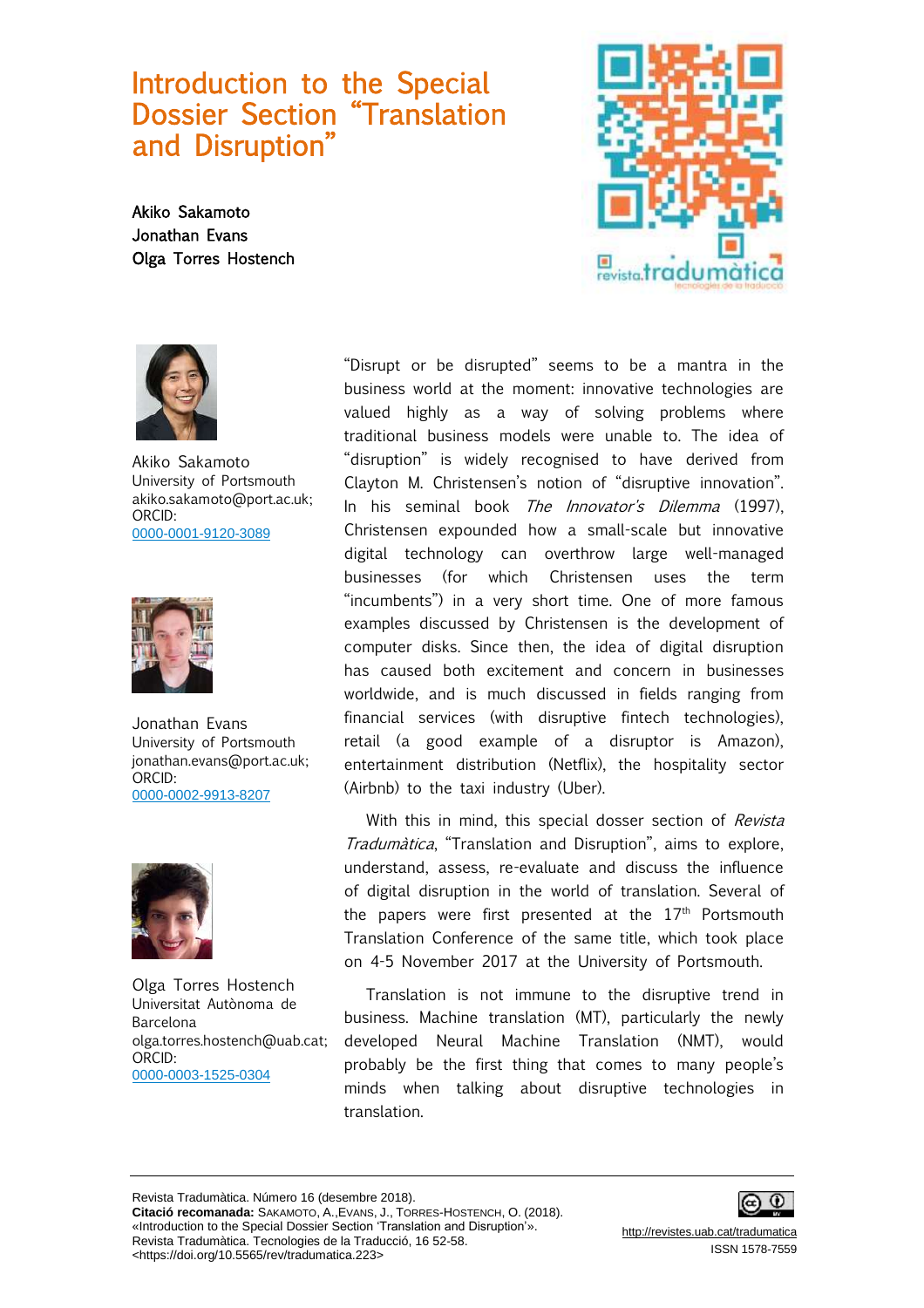Some MT developers now claim that NMT tools can produce translations as well as or better than human translators (e.g. Faes, 2016; Hassan et al., 2018). There is also an international and multi-industrial drive for transforming translation into a sort of utility, like electricity or water, by making use of Big Data and automatization, so that translation will "push the evolution of human civilization" (TAUS, 2018). In this landscape, not surprisingly, an overriding fear prevails in the public discourse that experienced translators, as well as Language Service Providers (LSPs) who hire those translators, may be the ones to be disrupted if they do not adopt the right technologies fast enough.

It is not only the business side of the translation (i.e. "Is there a job for us?") that is being challenged by technologies; human aspects of translation, such as the visibility and agency of professional translators, are also affected. Increased emphasis on speed and low costs is putting enormous pressures on translators, who are now facing the challenge of "incorporat[ing] and defend[ing] chrono-diversity in their working practices in the context of the time-space compression and near instantaneous communication", which is not just about working conditions but "[p]art of the ethical challenge for translators" (Cronin, 2013: 94-95). Translators are not the only ones facing such vulnerability. Project Managers of Language Service Providers are affected too, as they are expected to play technologically more demanding but culturally and linguistically more limited roles in the digitalised network (Risku, Rossmanith, Reichelt, & Zenk, 2013).

We also need to look beyond MT when talking about technology that is upsetting translation practices. Crowdsourcing platforms have gained great importance in translation practice, having brought a new method of translation procurement, production and distribution processes. Such platforms include both unpaid translation platforms for volunteer translators (e.g., Massidda, 2015; Mcdonough Dolmaya, 2012; among many others) and paid ones (Garcia, 2015, 2017; Jiménez-Crespo, 2017). Online forums for translators (such as Proz.com) have also brought a change to the way the translation community is organised, how people in the community communicate and how translator statuses are recognised (Pym, Orrego-Carmona, & Torres-Simón, 2016). These new online platforms have affected the way translation stakeholders interact with each other, organise themselves and negotiate their power relations, which often has economic consequences, normally to translators' detriment (Moorkens, 2017).

Technologies are also affecting translation practices in the sociopolitical arena, especially in relation to the provision of urgent communication. When used innovatively, translation in new media can exert a disrupting power on the establishment, playing an infrastructural role that assists grassroots activists, as was witnessed in the Arab Spring (Wolfson & Funke, 2016). Information gets translated on mobile devices for humanitarian causes such as in Bangladesh for displaced Rohingya refugees ("Translators without Borders launches language tool for Rohingya humanitarian response," 2018). Translation of information through mainstream as well as social media is critical to help foreign residents in natural disasters, as seen in the 2011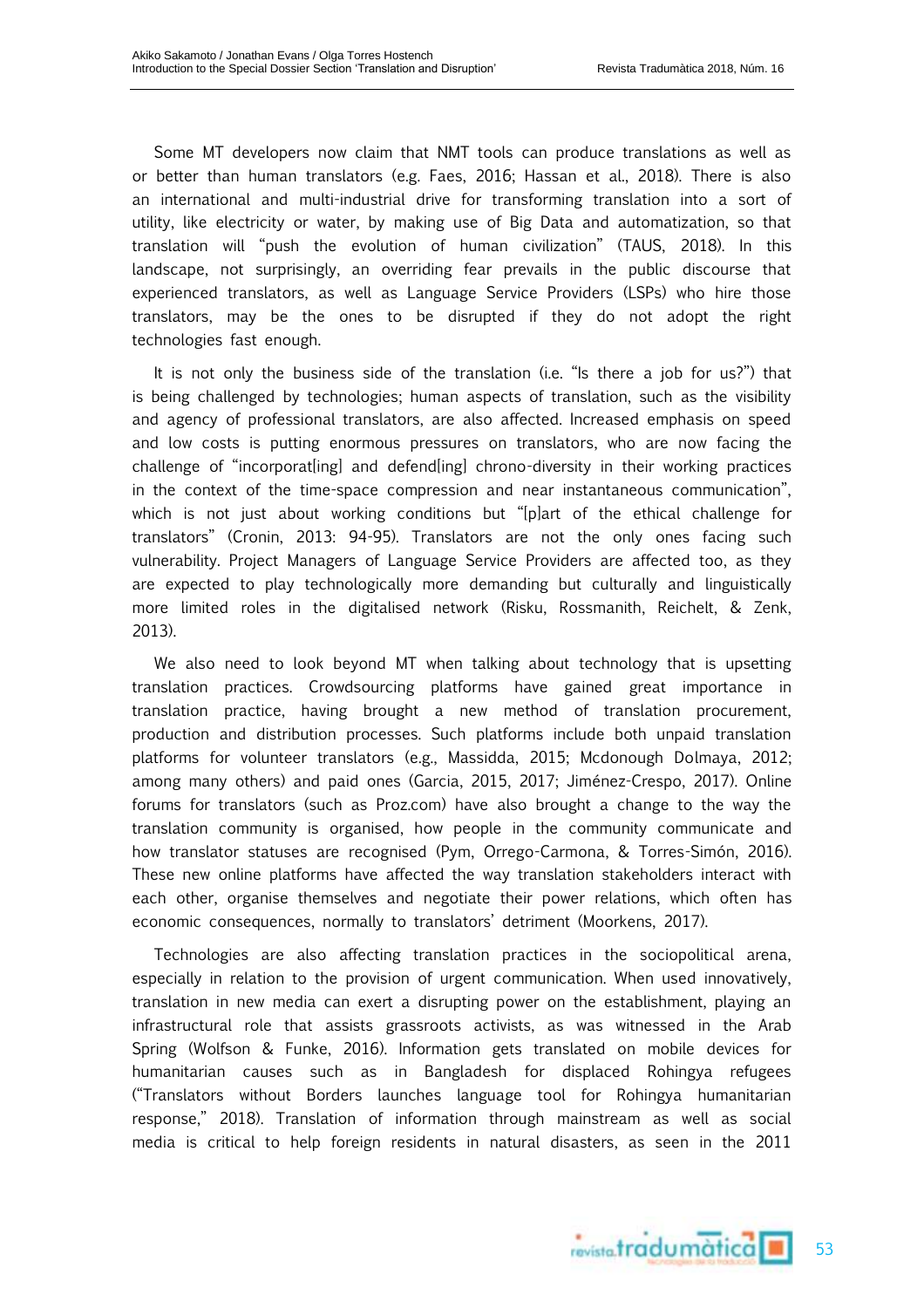North East Earthquake in Japan (Cadwell & O'Brien, 2016). Even in war zones, armed forces are trying to make use of translation technology (Rafael, 2016).

These are some examples of the ways translation is being affected by technology, all of which can be called "disruption" in a general sense: conventional practices are challenged and transformed, often in an "surprising" or "upsetting" way, as the word "disruption" implies. And this connotation of the word "disruption" is part of the reason why impartial observation tends to be difficult with this topic; the observer will belong to either in the "disrupting" or "disrupted" camp (ideologically or pragmatically), which can easily lead to either hype or paranoia. This special dossier section aims to assess the current state of public affairs and discourses (which are often led by media and technology developers) and provide balanced discussions on this topic from a Translation Studies' point of view.

In this special dossier section, the term "disruption" is understood in a broader sense than what Christensen defined in 1997 (which has since been fine-tuned by himself; see the contribution by Kenny in this special dossier section), which we believe is apt in order to fathom the multifaceted and complex situations the business of translation is and has been experiencing ("business" here not just in the commercial sense). As readers will see, authors in this special dossier section forward their own notion of "disruption" in translation and approach the issues from a variety of angles.

The first two articles set the tone and give a picture of what is currently going on in the translation industry and academia in the context of disruption.

Dorothy Kenny's contribution "Sustaining Disruption? The Transition from Statistical to Neural Machine Translation", is particularly useful to understand the concept of 'disruption' in the context of translation in comparison to the authentic idea of disruptive technology developed originally by Christensen. Kenny maps the development of machine translation onto Christensen's concept of disruption, arguing that neural machine translation (NMT) is a sustainable technology which builds on Statistical Machine Translation (SMT), which she argues was a disruptive technology in Christensen's sense. Her argument provides a (much desired) calm and balanced observation on the status quo of machine translation and the translation industry, which is otherwise easy to be swamped by either hypes or paranoia.

Sarah Bawa Mason's survey article "The Translation Sector of the Future: Indications from the FIT 2017 Conference "Disruption and Diversification", offers a bird's eye view of how the industry and the academia are reacting to and coping with the trend of digital disruption in translation by summarising the presentations at the International Federation of Translation (FIT) conference, entitled "Disruption and Diversification", which was held in Brisbane on 2-5 August 2017. Bawa Mason categorises the issues presented and discussed in the conference in five areas: globalisation and mechanisation; artificial intelligence; the visibility and value of language service providers; the challenges of the gig economy and the right to title; and copyright and intellectual property. This list shows that both the advancement of technologies as well as related human issues and implications were covered in the conference. Bawa Mason

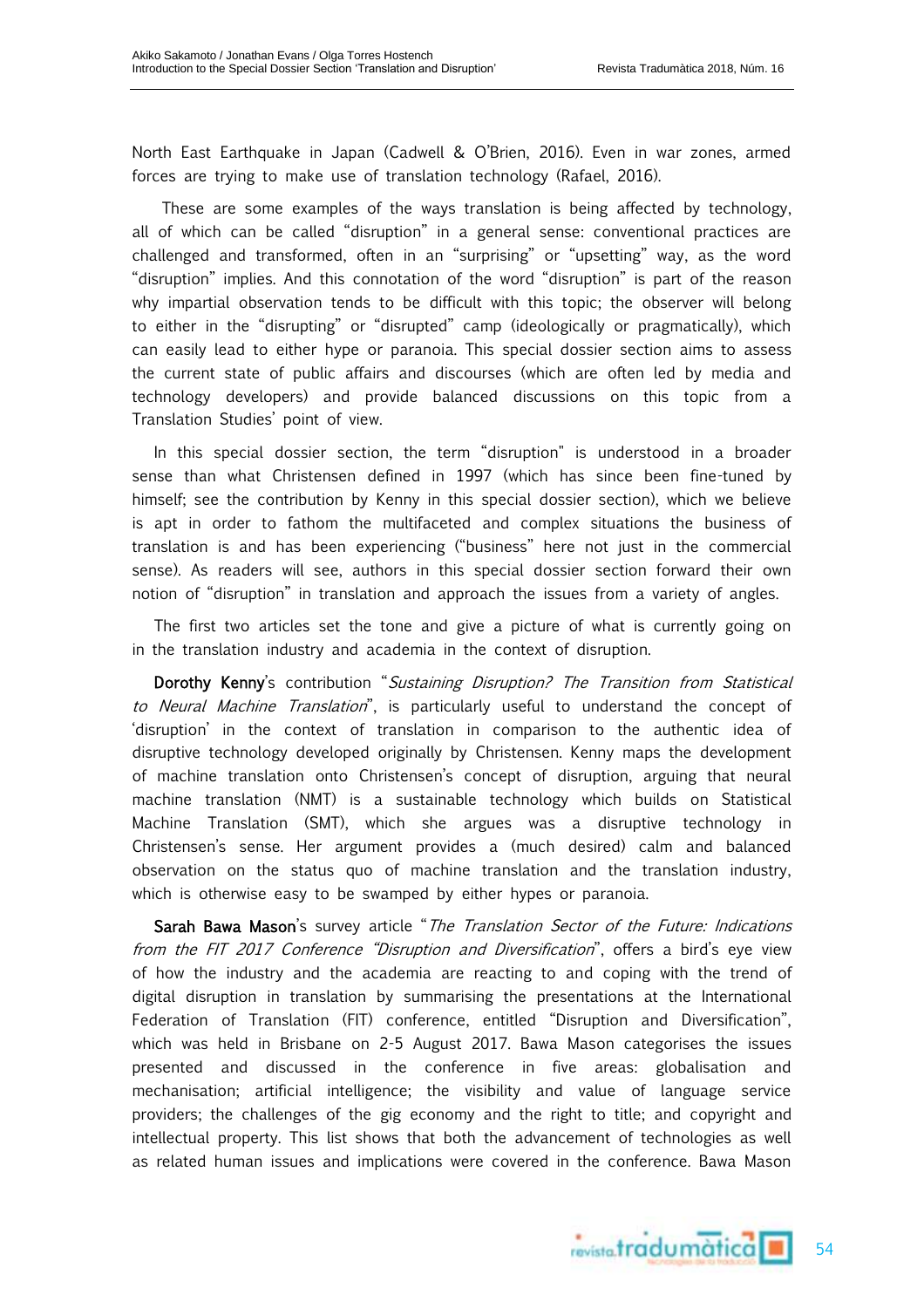emphasises the importance of identifying the values humans can offer in the new order of translation and spreading an easy-to-understand message to promote the argument.

The next two contributions examine what is going on in two specific areas in the translation industry.

In her article "Disruption in translator-client matching: Paid crowdsourcing platforms vs human project managers", Akiko Sakamoto examines the two translator-client matching systems currently used in the industry: the conventional system provided by human project managers and the new algorithm-based online paid-crowdsourcing platform system. By comparing the two systems within the framework of knowledge management, Sakamoto argues that the platform model overlooks interpersonal knowledge in favour of metadata accumulation. The article also discusses the possible future development of the paid-crowdsourcing translation sector, indicating the trend of further disruptions caused by other, cheaper translation technologies.

Claire Larsonneur's article "*Online Translation Pricing Issues*" analyses the pricing methods used by nine major online translation companies to examine how the recent growth of the net economy is affecting the world of translation. The analysis reveals that the pricing mechanism of online translation is being shifted from the conventional volume-based content-oriented model towards user experience-oriented models. Looking at translation through the lens of pricing, Larsonneur places translation in the wider context of digital disruption brought about by the net economy and demonstrates the undercurrent drive of large language service providers to package translation as part of more comprehensive customer experience.

Henry Jones's contribution, "*Wikipedia as a Disruptive Translation Environment: An* analysis of the Istanbul/*İ*stanbul controversy", provides a case study which shows how the free-participatory and non-linear nature of Wikipedia creates a disruptive online space for political tensions. His case study deals with the translation (or nontranslation) of the word "Istanbul/İstanbul" on the English page of the entry. By tracing the editing history of entries made by volunteer participants from opposing political, Jones concludes that every word and layout choice on the Wikimedia has a potential to fuel political conflicts, which is enabled by the online platform's peer-production technology, characterised by its pseudonymous environment and the lack of top-down editorial control.

This special dossier section ends with two contributions which provides recent examples of initiatives launched and developed by academic institutions together with the interested industry stakeholders.

Gys-Walt van Egdom, Lucas Nunes Vieira and Jakub Absolon's contribution, "Towards testing post-editing performance: a futureproof diagnostic tool", reports on the initiative to build a diagnostic tool to test the aptitudes of post-editors. The test would include seven modules: (1) keyboarding skills; (2) problem-solving/decisionmaking skills; (3) editing skills; (4) perception of productivity on editing skills; (5) following guidelines; (6) perception of productivity following guidelines and (7) background questions. Post-editing is already a disruptive professional task and



55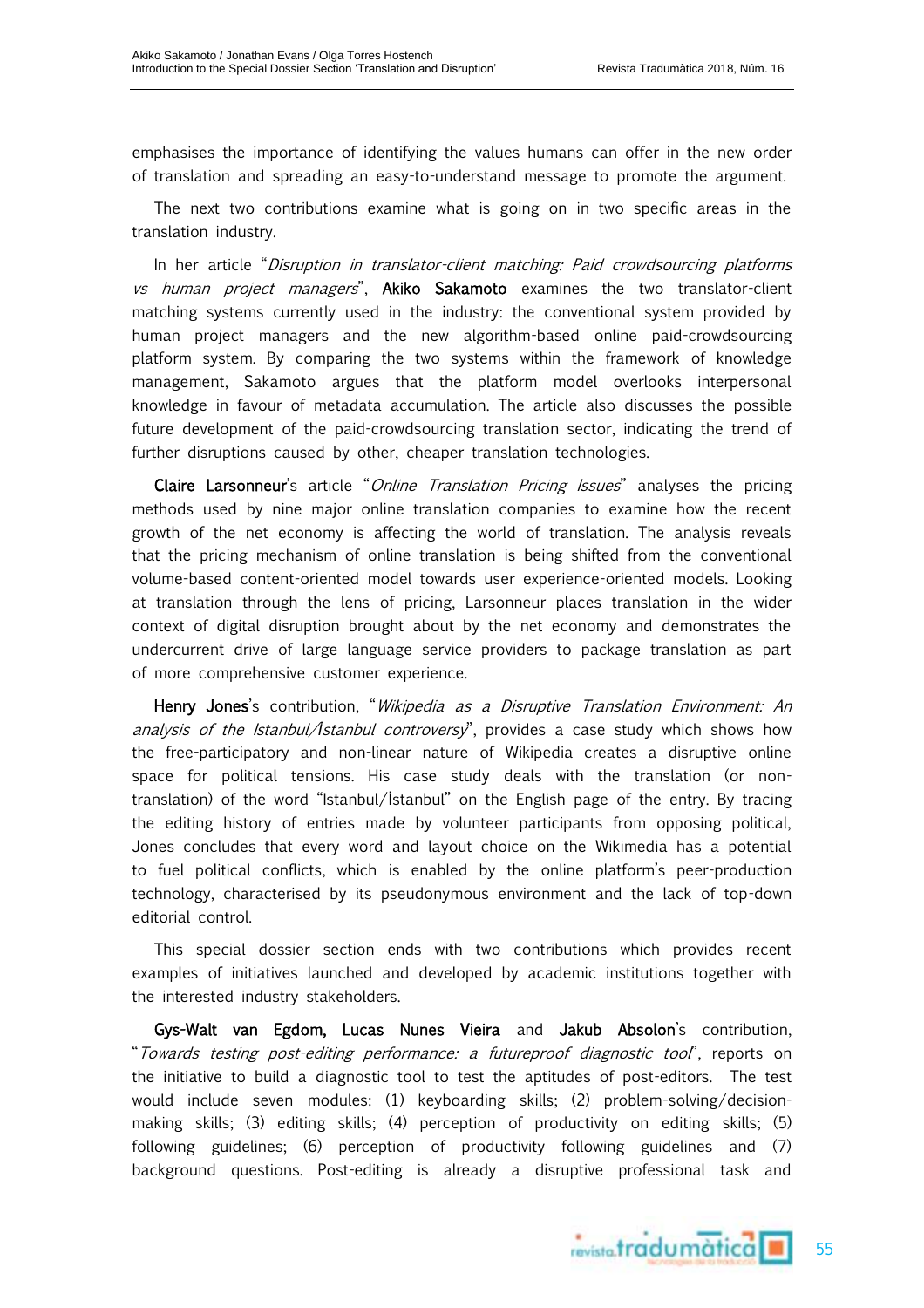measuring performance will allow teachers to improve students' PE competence, freelance translators to consider post-editing services and language service companies to seek suitable candidates.

The article "*Embracing digital disruption in translator training: technology immersion* in simulated translation bureaus" reports on the initiative undertaken by the INSTB (International Network of Simulated Translation Bureaus), which aims to embrace the development of digital disruption in the translation industry by educating students in simulated translation situations, using technology in a positive and proactive way. The authors from the participating institutions (Joost Buysschaert, María Fernández-Parra, Koen Kerremans, Maarit Koponen, Gys-Walt van Egdom) focus on technology immersion to go beyond procedural knowledge of CAT tools and apply creativity and problemsolving skills to translation work.

The collection of articles illustrates that digital disruption is now an issue that cannot be ignored in Translation Studies and needs urgent attention. Researchers are already approaching this issue critically from different angles and will continue to do so, whether they explicitly link their work to the notion of digital disruption, or work in a broader science and technology studies-inspired framework (see, for example, Kenny, 2017; Olohan, 2017). We hope this special dossier section contributes to the further development to this important line of Translation Studies research.

## Bibliography

Cadwell, P. & O'Brien, S. (2016). "Language, culture, and translation in disaster ICT: an ecosystemic model of understanding". Perspectives: Studies in Translation Theory and Practice, v. 24, n. 4, pp. 557–575.

<http://doi.org/10.1080/0907676X.2016.1142588>. [Last accessed on July 23, 2018].

- Christensen, C. M. (1997). The innovator's dilemma: When new technologies cause great firms to fail. Boston, Mass: Harvard Business School.
- Cronin, M. (2013). Translation in the digital age. London: Routledge.
- Faes, F. (2016). Nearly indistinguishable from human translation': Google claims breakthrough. Slator, LaNGUAGE Industry Intelligence, September 27, 2016. <https://slator.com/technology/nearly-indistinguishable-from-human-translationgoogle-claims-breakthrough/>. [Last accessed on July 23, 2018].
- Garcia, I. (2015). "Cloud marketplaces: Procurement of translators in the age of social media". JoSTrans: Journal of Specialised Translation, n. 23 (January), pp. 18-38. <https://www.jostrans.org/issue23/art\_garcia.pdf>. [Last accessed on July 23, 2018].
- Garcia, I. (2017). "Translating in the cloud age: Online marketplaces". *Hermes: Journal* of Language and Communication in Business, n. 56, pp. 59–70. <https://doi.org/10.7146/hjlcb.v0i56.97202>. [Last accessed on July 23, 2018].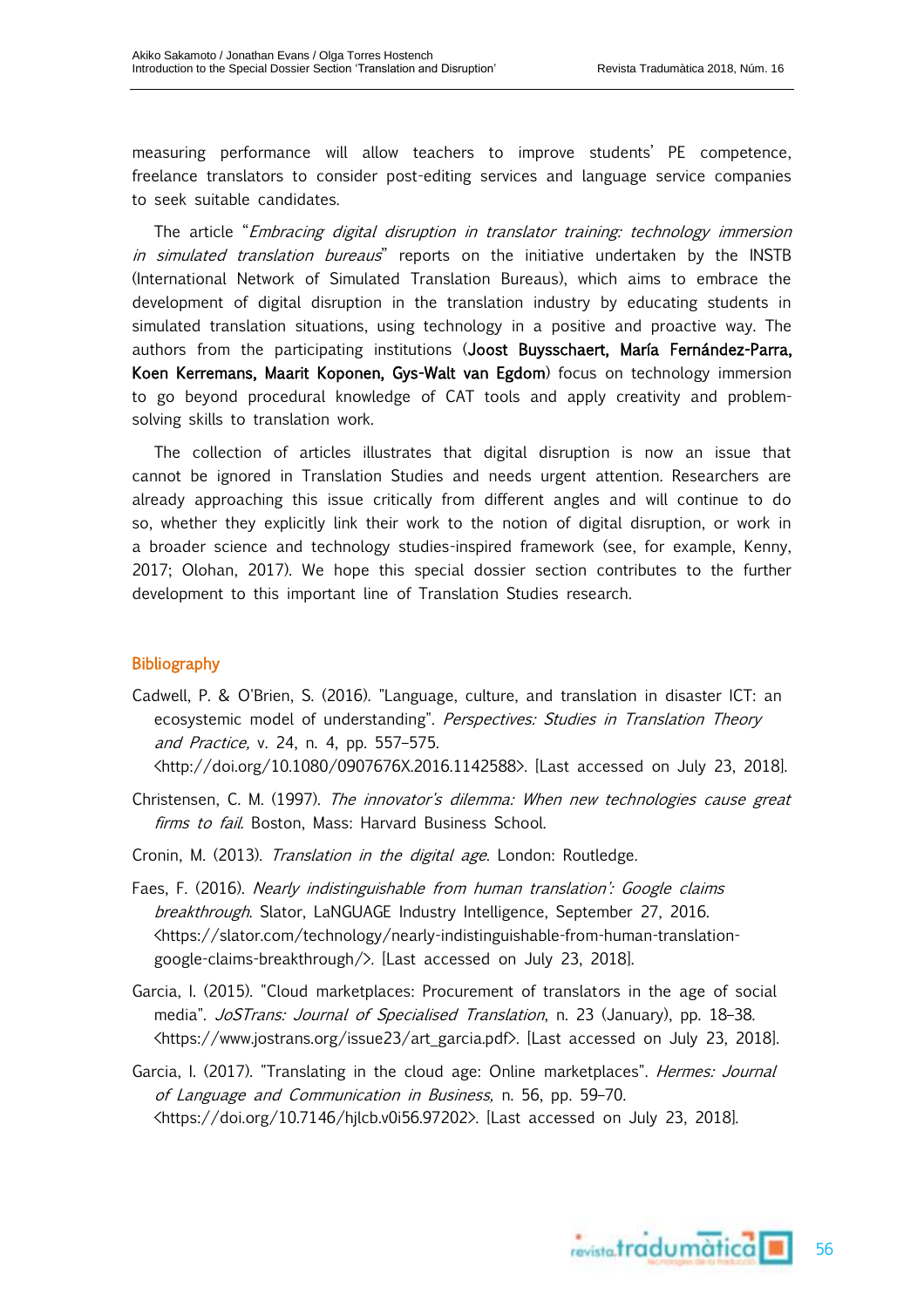- Hassan, H. [et al]. (2018). Achieving human parity on automatic Chinese to English news translation. Cornell University Library. <https://arxiv.org/abs/1803.05567>. [Last accessed on July 23, 2018].
- Jiménez-Crespo, M. A. (2017). Crowdsourcing and online collaborative translations: Expanding the limits of translation studies. Amsterdam: John Benjamins. (Benjamins translation library; 131). <https://doi.org/10.1075/btl.131>. [Last accessed on July 30, 2018].
- Kenny, D. (ed.). (2017). Human issues in translation technology. London: Routledge. <https://doi.org/10.4324/9781315648934>. [Last accessed on July 30, 2018].
- Massidda, S. (2015). Audiovisual Translation in the Digital Age: The Italian Fansubbing Phenomenon. Basingstoke: Palgrave Macmillan. <https://doi.org/10.1057/9781137470379>. [Last accessed on July 30, 2018].
- Mcdonough Dolmaya, J. (2012). "Analyzing the crowdsourcing model and its impact on public perceptions of translation". The Translator, v. 18, n. 2 (February), pp. 167-191. <https://doi.org/10.1080/13556509.2012.10799507>. [Last accessed on July 30, 2018].
- Moorkens, J. (2017). "Under pressure: translation in times of austerity". *Perspectives:* Stuies in Translation Theory an Practice, v. 25, n. 3, pp. 1–14. <http://doi.org/10.1080/0907676X.2017.1285331>. [Last accessed on July 30, 2018].
- Olohan, M. (2017). "Technology, translation and society". Target, v. 29, n. 2, pp. 264– 283. <http://doi.org/10.1075/target.29.2.04olo>. [Last accessed on July 30, 2018].
- Pym, A.; Orrego-Carmona, D. & Torres-Simón, E. (2016). "Status and technology in the professionalization of translators. Market disorder and the return of hierarchy". JoSTrans: The Journal of Specialised Translation, n. 25, pp. 33-53. <https://www.jostrans.org/issue25/art\_pym.pdf>. [Last accessed on July 30, 2018].
- Rafael, V. (2016). Motherless Tongues: The Insurgency of Language Amid Wars of Translation. Durham; London: Duke University Press. <https://doi.org/10.1215/9780822374572>. [Last accessed on July 30, 2018].
- Risku, H.; Rossmanith, N.; Reichelt, A. & Zenk, L. (2013). "Translation in the network economy". In: Way, C. (ed.). Tracks and treks in translation studies: Selected papers from the EST Congress, Leuven 2010. Amsterdam: John Benjamins, pp. 29–48.
- TAUS. (2018). "About the Cracking the Language Barrier Initiative". <http://www.cracking-the-language-barrier.eu/organisations/taus/>. [Last accessed on July 23, 2018].
- Translators Without Borders. (2018). "Translators without Borders launches language tool for Rohingya humanitarian response". Last updated: 19.06.18. <https://translatorswithoutborders.org/translators-without-borders-launches-languagetool-rohingya-humanitarian-response/>.. [Last accessed on July 23, 2018].
- Wolfson, T. & Funke, P. N. (2016). "The contemporary epoch of struggle Anti-austerity protests, the Arab uprisings and Occupy Wall Street". In: Baker, M. (ed.). Translating